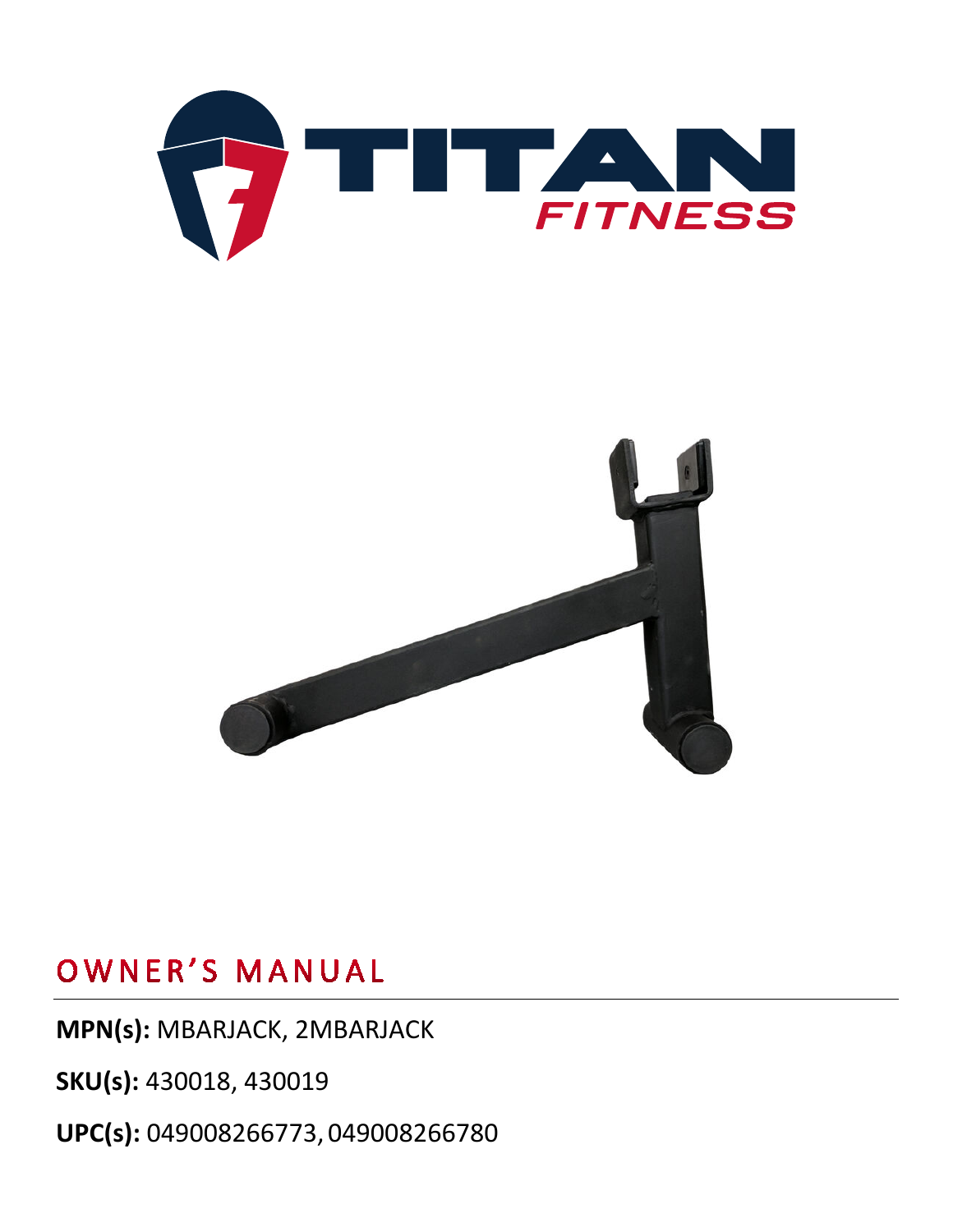# PARTS DIAGRAM / EXPLODED VIEW



| <b>KEY</b> | <b>BOX</b> | <b>DESCRIPTION</b> | <b>QTY</b> |
|------------|------------|--------------------|------------|
|            |            | <b>Jack Tube</b>   |            |
|            |            | <b>Plastic Cap</b> |            |
|            |            | <b>UHMW Pad</b>    |            |
|            |            | Hex Bolt M6x10     |            |

## ASSEMBLY INSTRUCTIONS

− No assembly required.